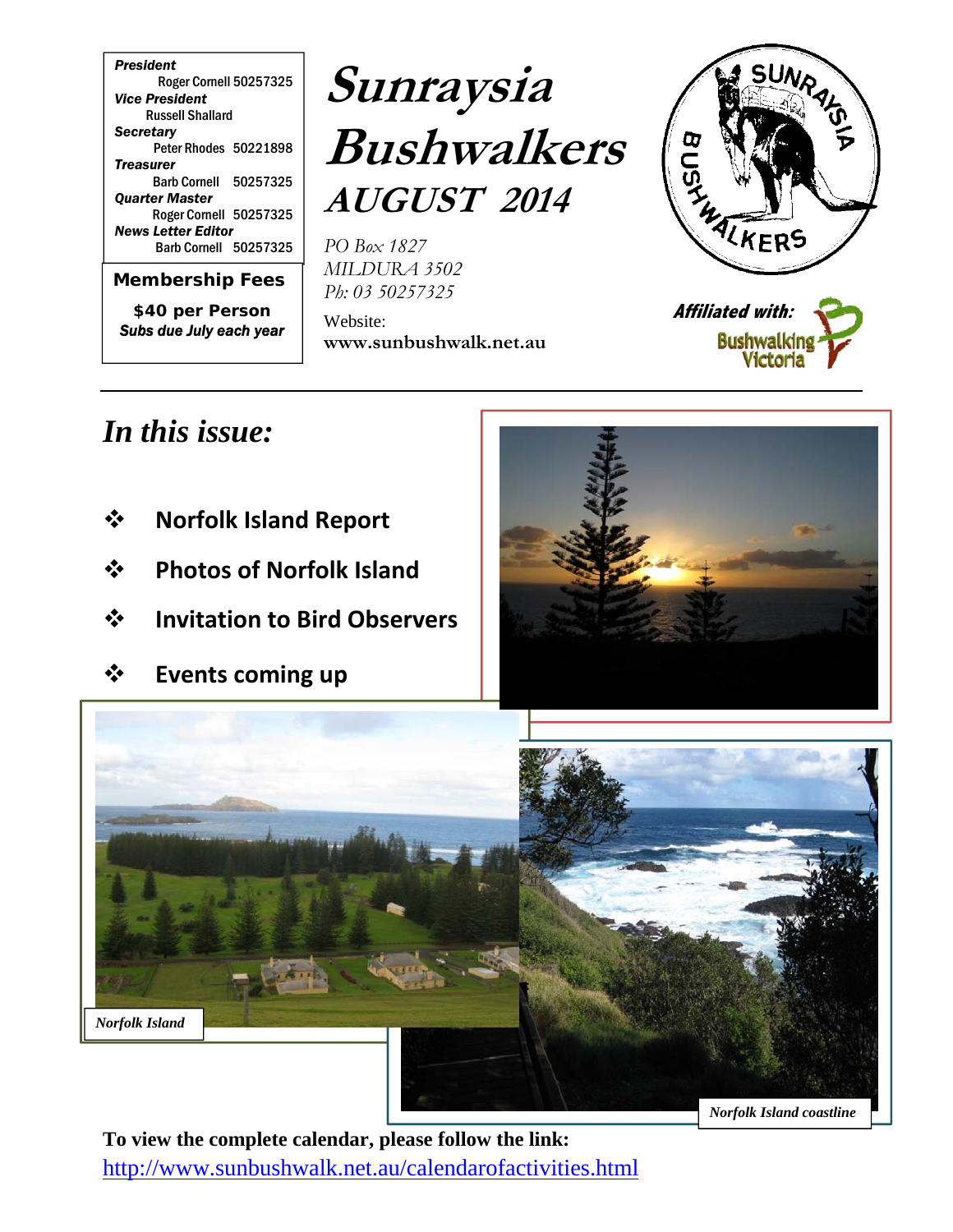



- HELL & PARADISE -



We departed from Sydney and after a couple of hours flying a tiny spec of land was sighted in the South Pacific Ocean -

Norfolk Island. A mere 8km x 5km in size with 32 klms of coastline. Two other islands; Phillip and Nepean are nearby which are uninhabited.

Our group consisted of Roger, Barb, Verna and Eileen (a guest from Darwin).



Norfolk is a volcanic island which rose from the sea about 2.5-3 million years ago.

There are a number of walks on the island and whilst the distances are short they make up for it in gradient. This was challenging for some of us "flat country" dwellers as we huffed and puffed our way up steep inclines or cautiously made our way down the slopes. We were rewarded for our efforts however, with many spectacular views of the coastline or sightings of the endangered Green Parrot.

The National Park covers 460 acres and is maintained by Parks Australia. This was very evident when we

crossed over the cattle grid onto a well maintained road which was a change from

the remaining island roads which have numerous potholes which one tries to avoid.

We did a short walk from Mt Pitt to Mt Bates which are the two highest peaks (~300m high). The view from Mt Pitt allows you see most of the island. Everywhere is the Norfolk Pine, which can grow as tall as 60 metres. Another common tree easily sighted is the white oak.

It was on this walk we first sighted the Green Parrot – due to an assisted breeding programme this bird is recovering from near extinction, another bird we frequently saw were Grey



Fantails; plus occasional sightings of scarlet robins and sacred kingfishers. All of these birds are endemic to Norfolk Island.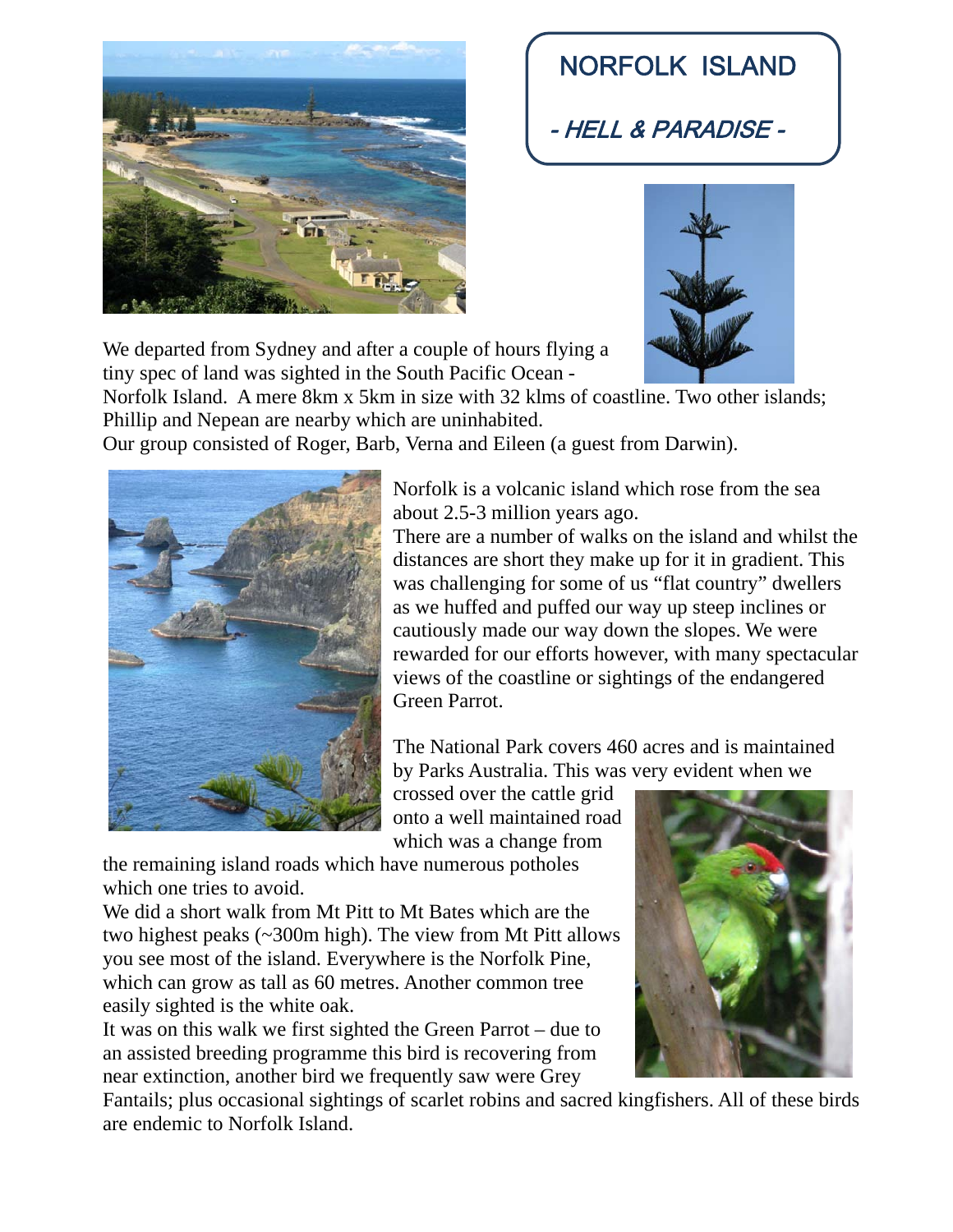

Other walks took us into Palm Glen and some of the thickest mountain forest. This is where King Ferns thrive; the fronds of this large fern can reach lengths of 3-6 m. The Norfolk Is palm reaches up to 10m high and the Norfolk Tree fern is recorded to be the tallest in the world. We also noted the Norfolk Island Fork fern and the Hanging fork fern, both epiphytes.

A track out to Bird Rock view point provided us with some spectacular views of the coastline and islets. There were a

few mutterings whilst making a steep descent to Bird Rock about having to climb back up however we did continue and were well rewarded for our efforts.

We also visited the Botanic Gardens where we were able to see many of the islands unique plants. Due to Norfolk Island's isolation there are around 200 native plants.

A couple of other walks outside the National park were undertaken and were primarily to coastal views.

Whilst this was a bushwalking event, we did visit historical sites and learn of the island's past. Somewhere around the  $11<sup>th</sup>$ to  $14<sup>th</sup>$  centuries it was home to Polynesians but little is known about these first inhabitants.



The island was uninhabited for some 4 centuries until Captain Cook rediscovered it in his 1774 voyage. In 1788 just weeks after the First Fleet arrived in Sydney an outlying settlement was formed on Norfolk Is to prevent it being occupied "by the subjects of any other European power". It was also planned for cultivation to take place to help provide for the inhabitants of Sydney, and to use the pine for masts and flax for sails – neither of which proved successful. This settlement lasted for a quarter-century before being abandoned for a decade.

Most notable was when the settlement was re-opened in 1825 and used for some 31 years as a place of secondary punishment for convicts. It had a reputation of brutality and a place of no escape. It became "a place of extremist punishment short of death". In 1852 it was decided that it would cease to be a penal colony and it was gradually emptied of its prisoner population. In 1856 the Pitcairners (194) who were mostly descendants of the mutineers of H.M. armed ship Bounty were transferred to Norfolk from Pitcairn Island, which they had outgrown. Some returned to Pitcairn a few years later.

Today Norfolk Island has a population of around 1800 of which approx. 40% are  $7<sup>th</sup>$  &  $8<sup>th</sup>$ generation descendants of the Bounty mutineers.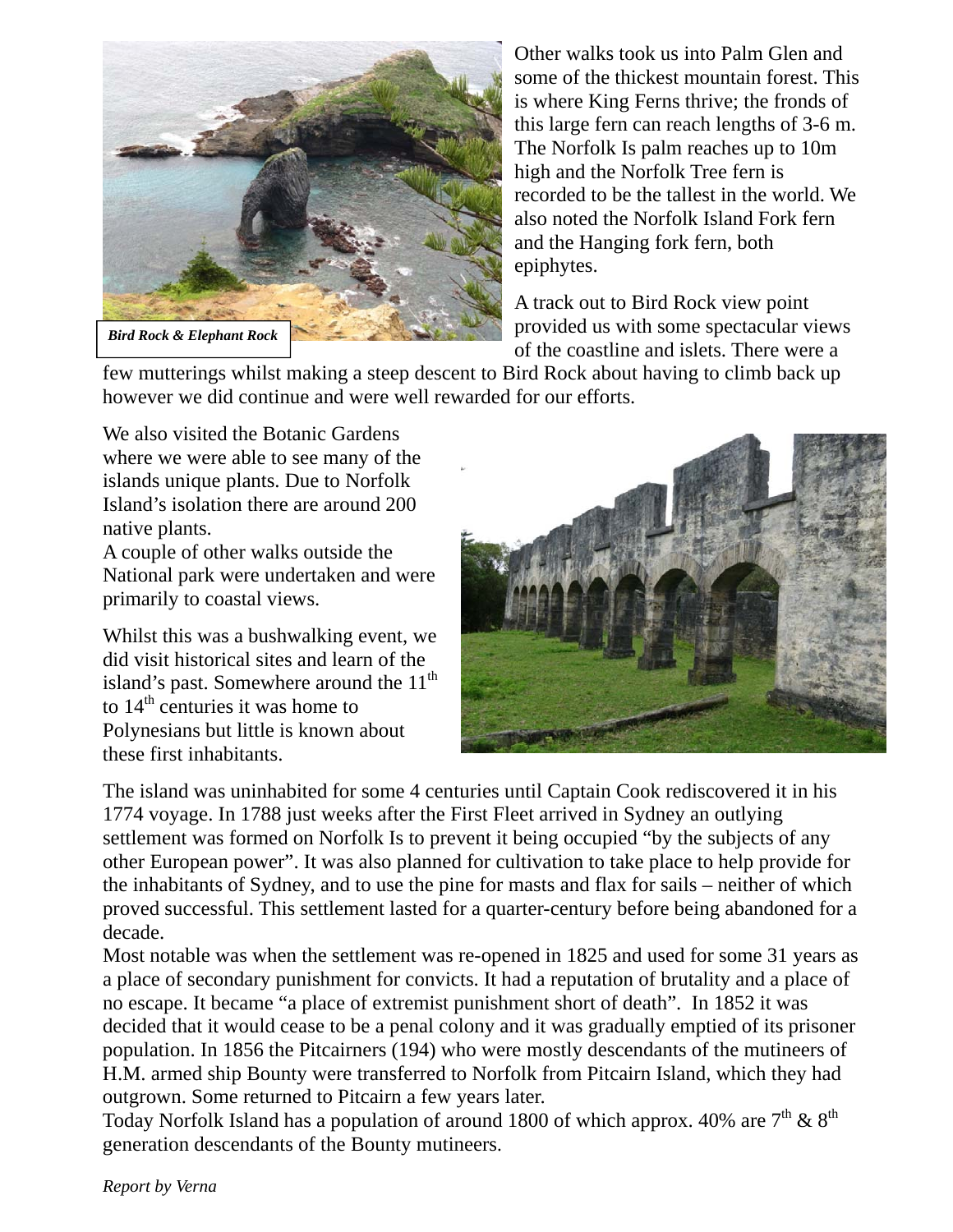## Hattah Mid-Winter Dinner

5th - 6th July 2014

Once again the Club conducted its annual mid-winter dinner. This year those who were daring and brave all congregated at Lake Mournpall in the Hattah National Park.



*else looks on with keen interest !* 

The Lower Murray Authority is in the process of pumping water into the Hattah Lakes system, hence our interest in the water level.

Trestles were set up in our dome tent so that we could have at least some comfort from the evening chill while we enjoyed the roast beef, pork and roast vegetables, followed by a chocolate self-saucing pudding. Thank you Roger, for yet another great meal. Though we did miss Wendy's touch, in the table setting and decoration department. Will try and do better next time!



Actually the weather really wasn't too cold, though it was fairly cool when the sun dropped below the horizon.

Roger, our resident camp oven cook remained in camp to prepare our meal whilst the rest of us went off to investigate just where the water level had reached in the lakes at the back of Mournpall.



Some members returned to Mildura after the meal and left the others to pack up camp the next day!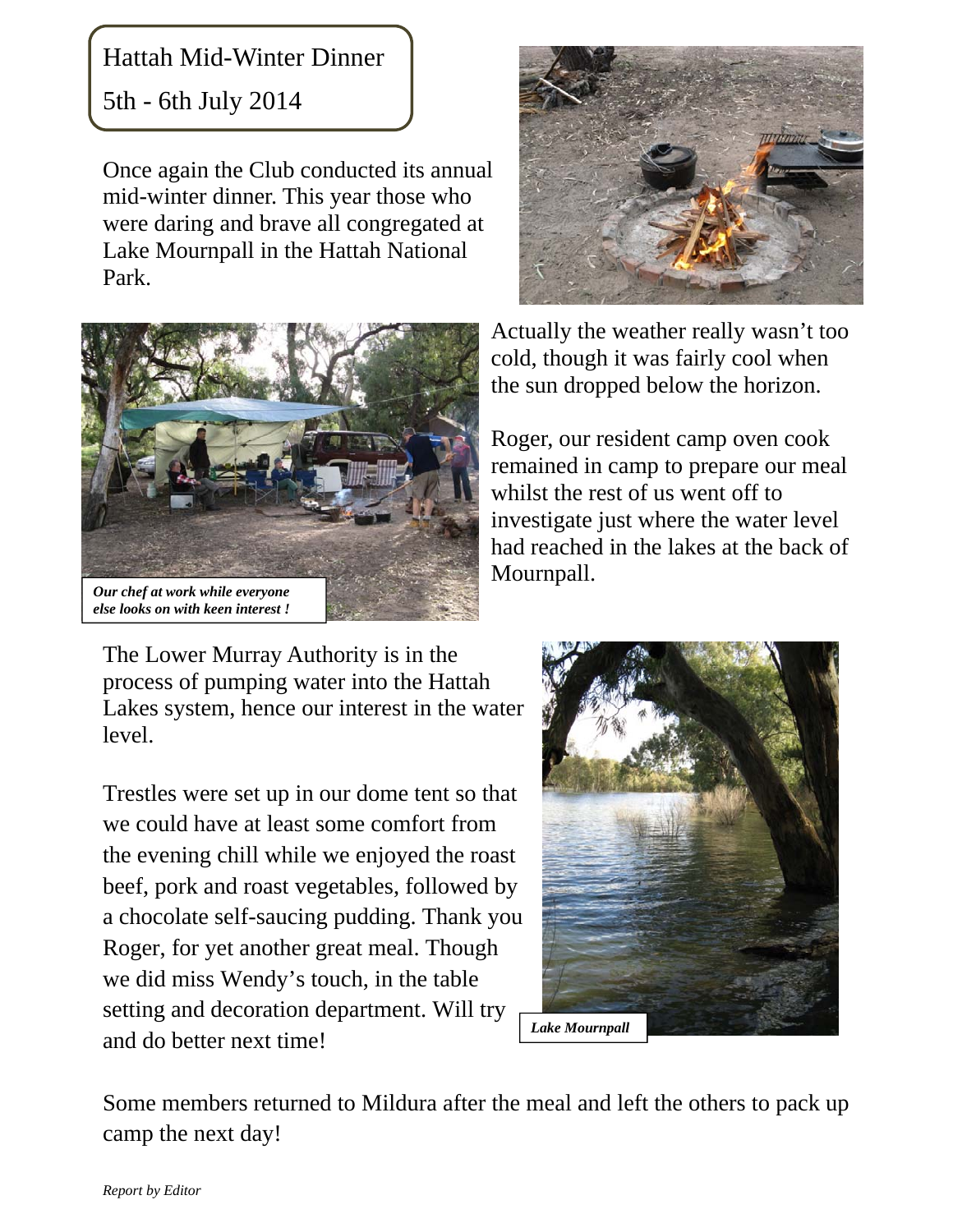



*What strange things to be seen at the mid-winter dinner.* 

## **Invitation to Club Members**

For those interested in observing birds, the Bird Observers Club's guest speaker Victor Hurley, will be talking about Regent Parrots, this Tuesday night  $(5<sup>th</sup> Aug.)$  7.30pm at the Carnegie Centre (formally the old Library)

**A reminder that membership fees are now due for the 2014 – 2015 year.**